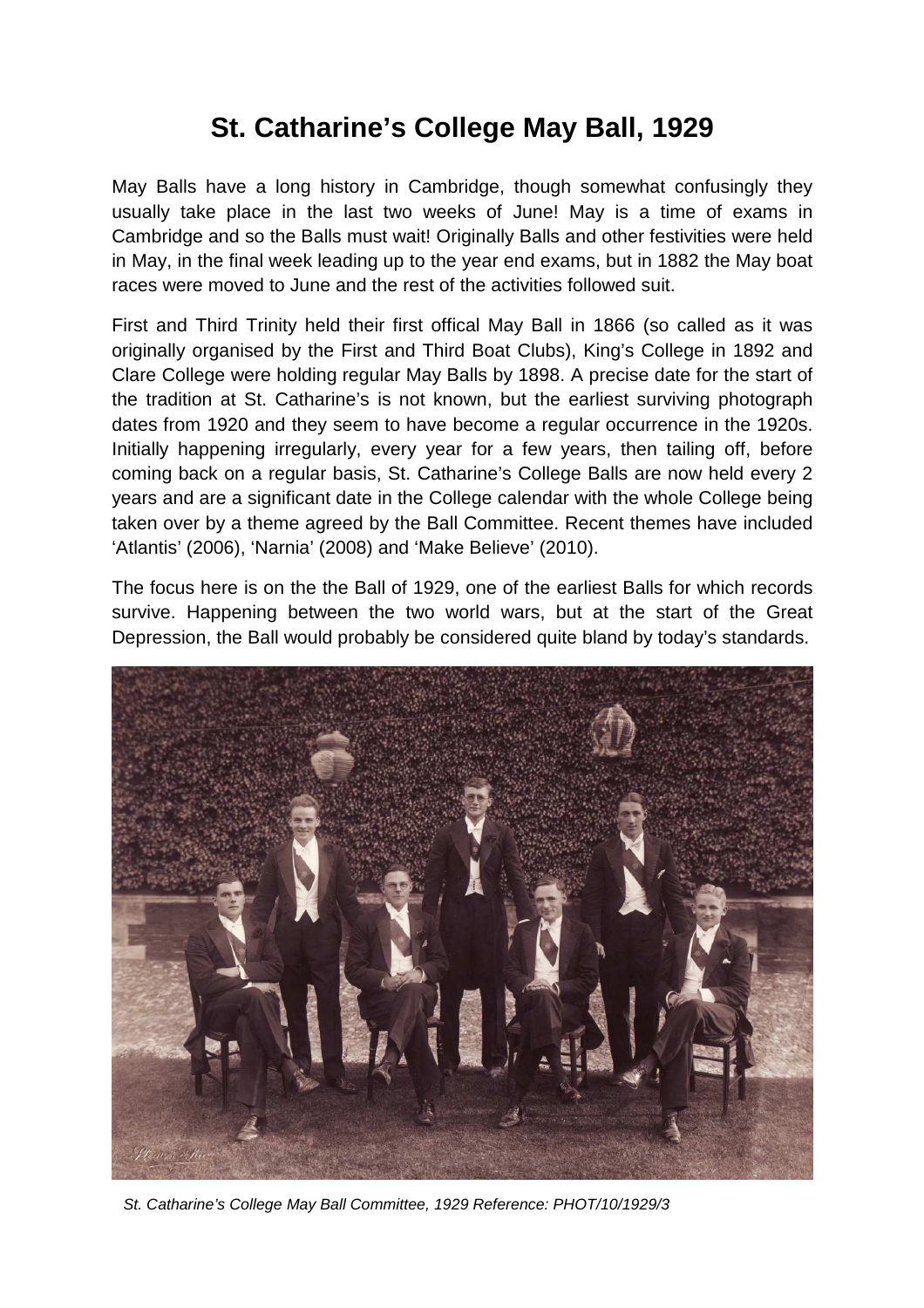The Ball Committee would have been responsible for the organisation of everything related to the Ball, from the provision of food and selection of the dinner menu, to music and decoration. In 1929 the Committee consisted of (l-r, standing) R. H. S. Hatton, H. M. McCleery, R. W. Smeddle, (l-r, seated) E. H. F. Jones, G. W. Chapman, J. M. Y. Phillipson, and W. Guy Morgan.

Hatton had come up to St. Catharine's in 1928 to read Archaeology and Anthropology. As well as organising the College Ball he produced Gilbert and Sullivan performances and played Hockey for the University. He went on to become a teacher. Born in Rio de Janeiro in 1906, McCleery came up to St. Catharine's in 1928 to read Geography. He went on to become Secretary of the College Society from 1961, until his death in 1977. Smeddle played Rugby for England, having also played Rugby for the University. Chapman who received his BA in 1929 went on to work for the Colonial Service Forest Department in Cyprus, Iraq, Turkey and Morocco. Phillipson was ordained in 1934. He died aged only 43 in 1950 whilst Vicar of St George's, Waterlooville, Hampshire. Morgan went on to be Welsh rugby captain and later a teacher at Radley.



Returning to the 1929 Ball, the menu for the formal dinner can be seen below.

*Ball dinner menu, 1929 Reference: U/10/1929*

Later Balls tended to have a 'Survivors' photograph, taken in the morning, usually about 6am as a memento for those who had lasted the night. The photograph below shows an exceedingly smart collection of people and so is perhaps an 'Attenders' photograph rather than a 'Survivors' photograph!